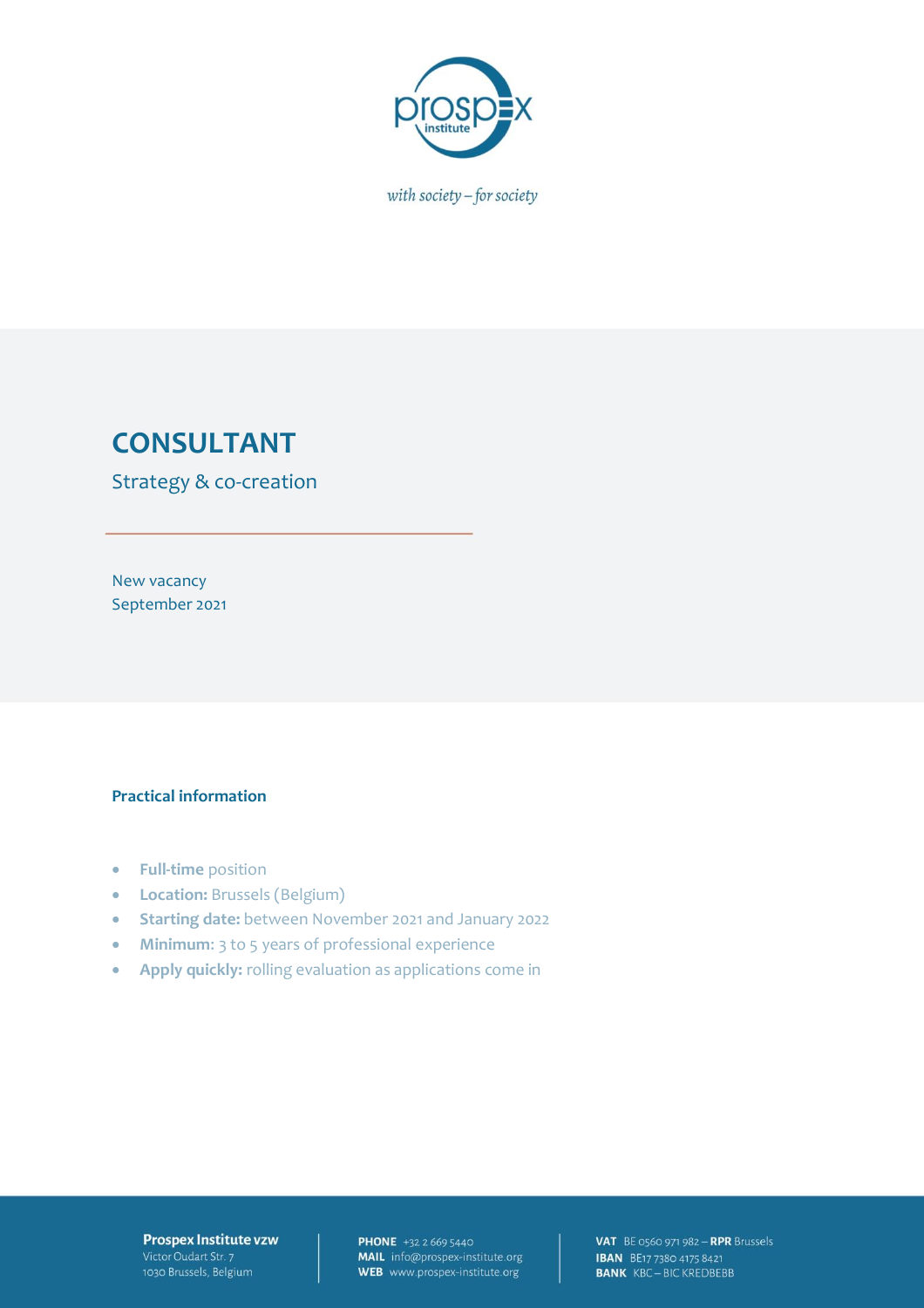

## **FOCUS**

Prospex Institute searches for a Consultant with 3 to 5 years of professional experience and a background in strategy development, strategic analysis and co-creation & stakeholder engagement. The focus of work will be in international projects (including EU Horizon research projects) on societally relevant issues in various fields (e.g., biodiversity restoration, circular economy, energy, food safety). The tasks include contributing to strategy development and analysis, design, preparation, facilitation of strategy and co-creation/stakeholder engagement processes with diverse stakeholders (from government, business, research to civil society and citizens), also using electronic formats, as well as project coordination. We are looking for a colleague with passion for dialogue and strategy and with the ability to work on complex issues to join our multi-national team in Brussels (Belgium).

## **TASKS**

### Strategy and co-creation

- Contribute to the development of strategies and action plans, as well as to accompanying analysis
- Contribute to the development of strategies for engagement of specific stakeholder groups, as well as to the design of these engagement activities
- Contribute to facilitating engagement processes, including multi-stakeholder, analog, digital and hybrid ones

### General tasks and project coordination

- Project coordination, project planning, organisation and implementation of projects and processes, preparing deliverables and meeting deadlines, guiding more junior consultants and contributors in their activities
- Participation in meetings and events across Europe (COVID-19 situation allowing)

### Networking, mapping

- Contribute to alliance building, networking, and proposal development
- Identify stakeholder groups and perform stakeholder mapping, mindful of concerns for diversity and inclusivity

### Analysis, assessment, reports

- Perform research, assessments & analysis for strategy and co-creation processes
- Perform analysis of strategy and co-creation processes and outcomes
- Drafting and reviewing reports, documentation, articles, papers, publications in excellent English and, as applicable, other languages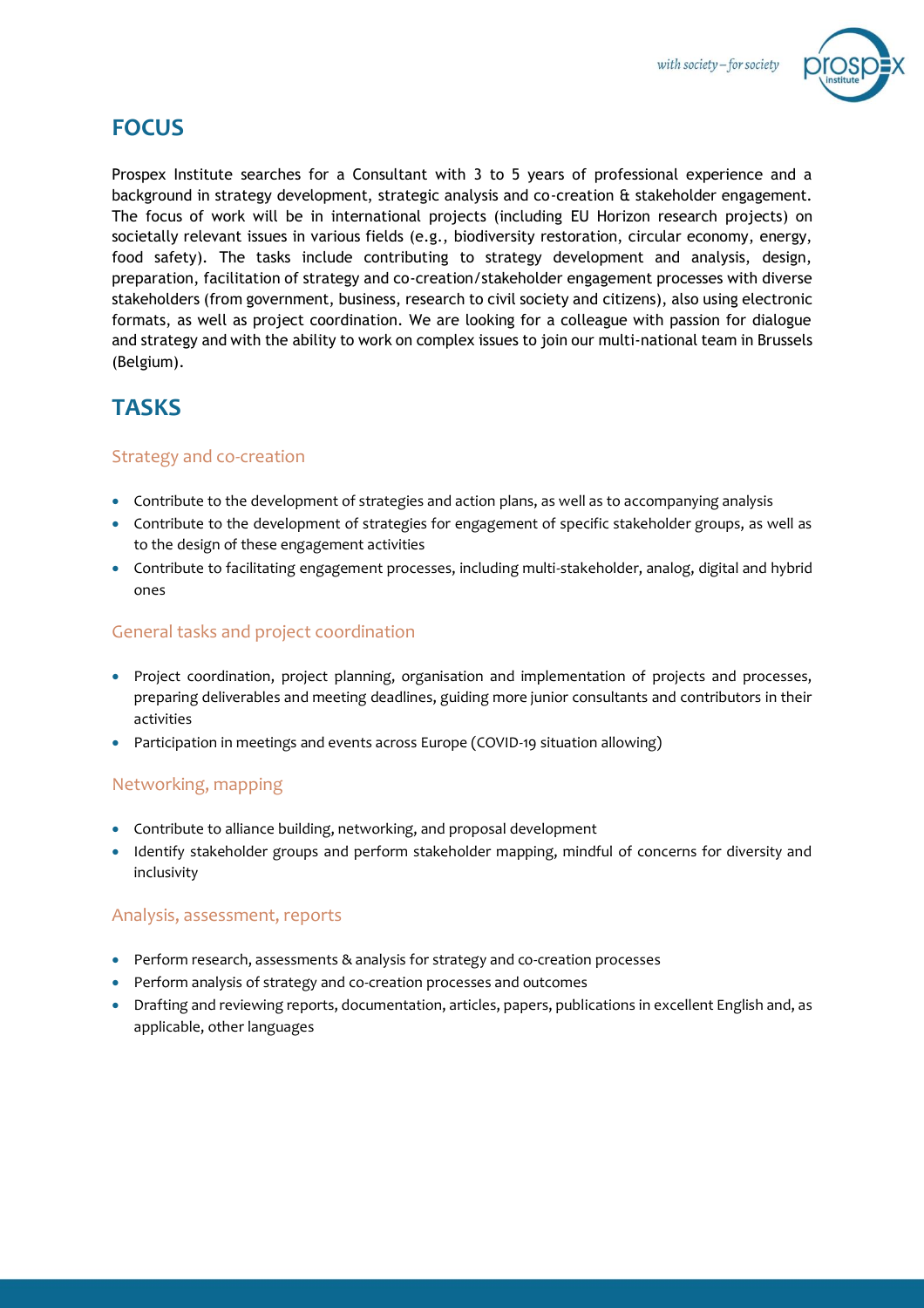

## **YOUR PROFILE**

### Degree, expertise

- An adequate academic qualification (minimum: Master's degree) in a relevant field
- Knowledge in the area of strategy development and analysis, co-creation, stakeholder dialogue
- Background in socio-economic assessment / research or strategy development & foresight an asset

### Experience, interests

- 3 to 5 years of professional experience
- Interested in strategic processes and dialogue, engagement of stakeholders and citizens, also in advanced content, research and technical fields
- Interested in short to long term projects covering a variety of topics including sustainability, research and innovation

### Skills and attitudes

- Strong skills in strategy development and supporting analysis
- Skills in stakeholder engagement and co-creation
- Aptitude to implement short- and long-term consultancy projects
- Professional, open-minded and pro-active, respectful and user-/customer-friendly attitude
- A team player and able to work independently
- Strong writing skills
- Experience in handling digital tools for participatory formats an asset
- Strong organizational and project management skills

### Location, language & travel

- Willing to work in Brussels
- Languages: an excellent native or near native command of English; other languages strong asset
- Familiar with the context and environment in Brussels and Belgium an asset
- Willing to travel frequently, also internationally, between 1 day and several days per month (COVID-19 situation allowing)

## **WE OFFER**

- The opportunity for meaningful contribution to addressing society's challenges
- Inclusion in international, high-level projects
- A salary package in line with position and experience
- Opportunities to participate in the development of a fast-growing organization
- An innovative, inspiring, and positive work environment with an open team culture
- A combination of content- and engagement-oriented work and of team- and self-guided work